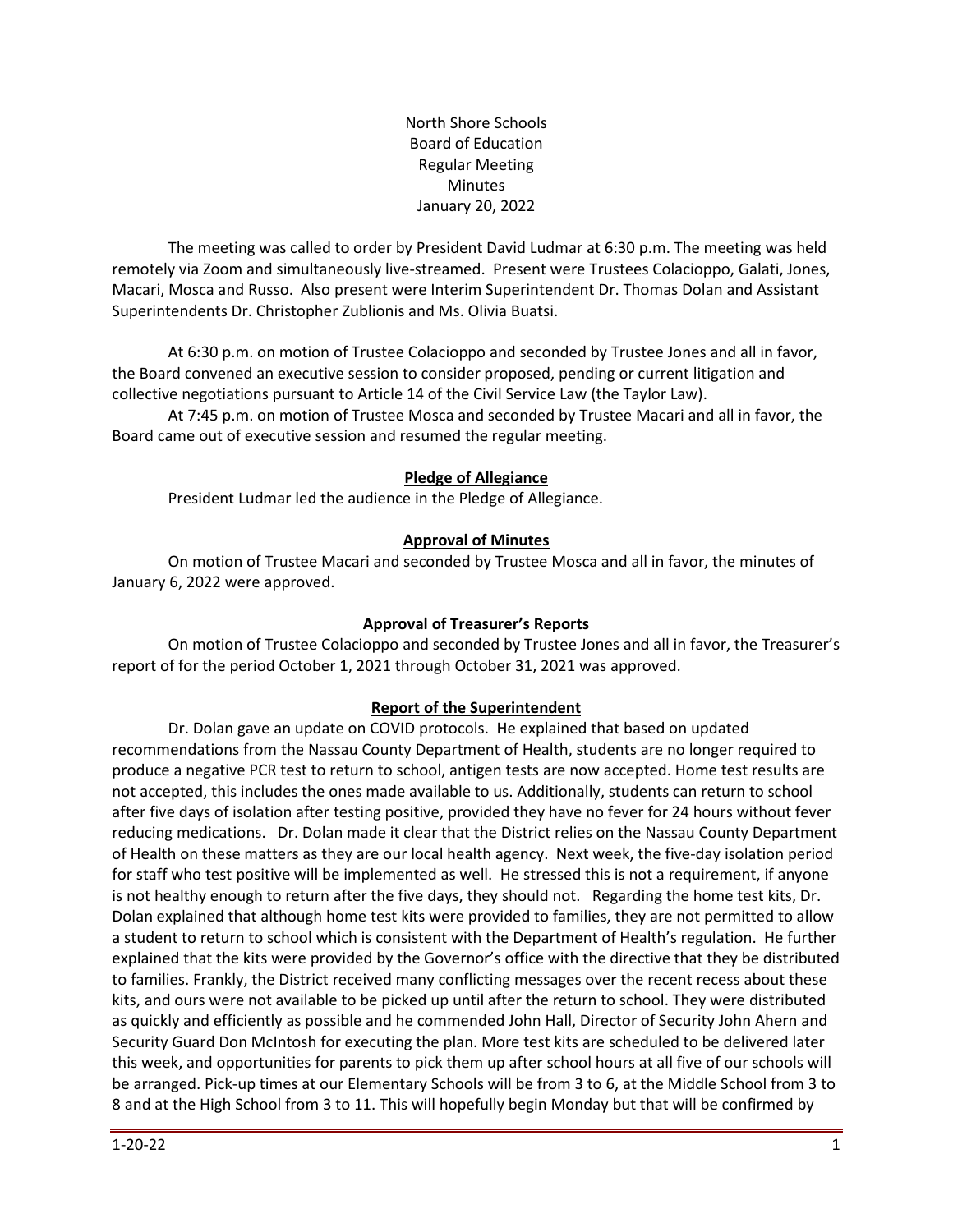way of a communication to the community. In addition, Dr. Dolan and district administrators are discussing their approach to contact tracing. The Nassau DOH indicates that they are no longer doing this, and the New York State Education Department indicates that schools are no longer required to do so. Our medical director and the Nassau DOH are evaluating our approach. We are still contact tracing; however, we are looking for a more efficient way to do so that does not sacrifice student and staff safety. He reported that at present, the five Principals, three Assistant Principals and all our nurses are completing this onerous task and he thanked them for doing it. He further explained that the District has contracted with a company to take over the responsibility but we are trying to determine the best way to use them, safely, efficiently, and prudently. He will keep everyone informed. Another restriction is the CDC requirement that at performances, such as school plays, six feet of social distance must be maintained between adults; this limits us to about 120 seats in the auditorium and a concern has been raised regarding the upcoming Middle School production of *Footloose*. Dr. Dolan has placed a call to the DOH and they defer to the CDC in this matter. He is seeking other guidance and has spoken to other schools, however all information he has received cites the six-foot requirement. Although this seems counter-intuitive given all the other relaxations, it appears to be the case and he will continue to look for wiggle room. He commended Dalia Rodriguez for constantly re-working the seating chart to get as many accessible seats as possible in the auditorium and there should be a total of 360 over the three nights of performances; he does not believe anyone will be turned away. Finally, Dr. Dolan reported that the mask mandate continues as per the Governor and NYSED who the District is answerable to.

Dr. Dolan gave an update on construction throughout the District. He thanked John Hall, Director of Facilities, for his assistance in updating the community and providing the timely information to share with the community.

The Glenwood Landing gym floor – a steam pipe ruptured in the gym floor, the leak was identified and the pipe was capped. Environmental work and damage in cafeteria ceiling was addressed. The floor will be replaced with a composite floor and was moved to the February break due to the holidays and COVID. The hope is it will be completed when school reopens after the break. Glenwood Landing Security Vestibule – the plan was to have a secure vestibule in place for the opening of school, however due to COVID, an epoxy shortage and an issue with getting the specified bullet resistant glass, the manufacturing of the doors was delayed. There is a tentative delivery date of February 14 to receive the doors and if this happens, they will be installed over the February break and the security booth will be completed right after the doors are installed. The Glen Head Security Vestibule – had the same issue with the doors as Glenwood Landing. We have received confirmation that the doors will be delivered and installed during the February break and the vestibule should be completed for reopening of schools on February 28. Sea Cliff Security Vestibule – those doors were received and there should be a fully functional secure vestibule by January 25. The Glen Head sink hole issue – the contractor has received the purchase order and their construction manager has reviewed the site. We have been informed that the cold weather and frost is impacting their schedules. Security is discontinued at the sink hole if temperatures fall below 23 degrees and a more robust fence has been requested for the area. Once the fence is up, security will be discontinued at the site.

Dr. Dolan reported that the 2022-23 calendar is on the agenda for approval. He explained that due to the need to meet all requirements, the first day for staff will be August 31 and students will report on September 1. He reported that next Thursday evening, January 27, he and Ms. Buatsi will host a "Budget Bootcamp" workshop at 7:00 p.m. in the North Shore High School library. It will be an introductory course on how school budgets are built, the vocabulary that is a part of that process and an overview of what the next three months will look like. They will be welcoming members of the new Community Budget Forum and including them in other training and conversations along the way. He stressed that this will not detail the 2022-23 North Shore budget, which will begin on February 3 at the next Board Meeting, but it will allow anyone interested to become a better student of the process.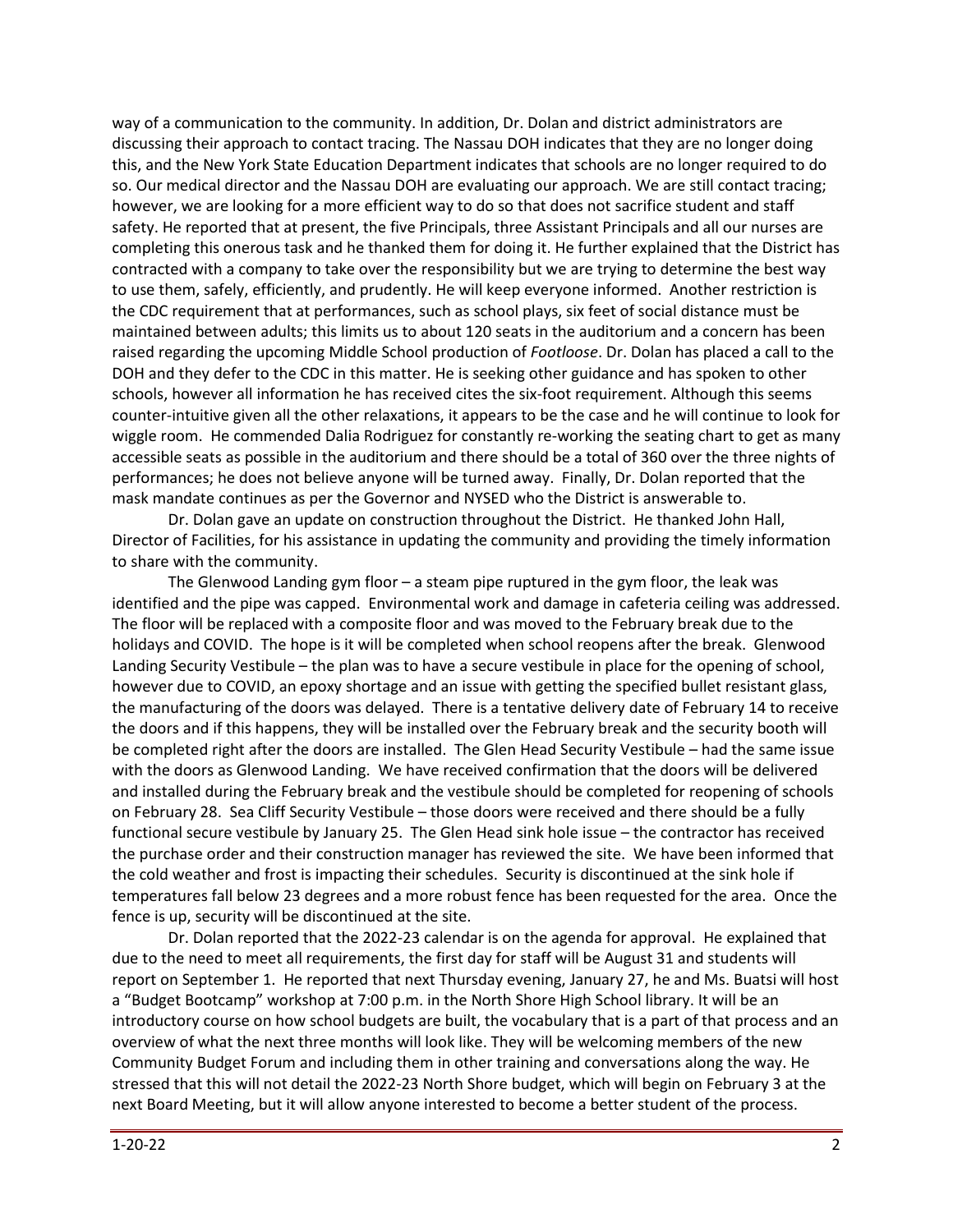Finally, Dr. Dolan explained that they have begun recruitment efforts for the next Principal of North Shore Middle School. Ads have been placed in various electronic resources and they received four responses on the first day of the ad; applications continue to come in. Screening will take place in February, interviews in March and April and appointment is expected in April/May. There will, of course, be community involvement.

# **Update on the Search for a New Superintendent**

President Ludmar gave an update on the search for a new superintendent. He reported that the ads are all posted and approximately 1,500 recruitment letters have been mailed. Applications are coming in and they are on schedule for this important task. He noted this is the Board's number one goal of the year and Trustees have set aside late winter and spring to interview candidates.

### **Report from the SGO**

Noah Glickman, SGO Co-President reported on events and activities at the high school. Kathryn Ditrano was absent; she was running in the track championship. Noah reported that at the next SGO meeting they will speak about the possibilities for spirit week and how to keep hopes high with so many positive COVID cases. The senior play is next week at the Glenwood Landing Auditorium. It is called "Senior Night Live" a parody of SNL with skits of actual events from their high school interactions. He said there is a lot of enthusiasm, and he hopes everyone will come out to see it. He reported that there have been many community service drives from coats to shoes and he commended the student efforts.

President Ludmar thanked Noah for the report and for participating in the meeting. He agreed that the community drives by the students are really appreciated.

### **Discussion: Student Engagement - Updates and Action Plan--8:10 p.m.**

Dr. Dolan explained that the report is an overview of the progression of all students K-12. He commended Dr. Zublionis not just for being involved with the principals in putting together this presentation, but for his involvement with the Tri-States visit. He noted the facilitator from Tri-States commended Dr. Zublionis for the way it was managed. Dr. Dolan further stated that Dr. Zublionis does much behind the scenes that will serve the District long into the future.

Dr. Zublionis gave a brief introduction to the presentation on student engagement, Board Goal 4. He explained that the overarching goal for action was to examine the District's current practices and to move our students towards greater engagement and well-being. The objective is for students to feel higher levels of engagement in the classroom, in school life, in positive relationships, and to promote a positive state of student well-being. Administrators delineated 8 dimensions of action towards the student engagement goal from internal discussion with educators, students and parents, and using the Challenge Success Space framework as a reference. These are: Alternative and Authentic Assessment; Climate of Care; Education for Faculty, Parents and Students; Inclusion and Open-mindedness; Project and Problem Based Learning; Student Agency and Problem-Solving Skills; Students Schedule and Use of Time; and Student Voice and Choice. The team identified where the key dimensions of action can help improve a specific component of engagement.

Each principal gave an overview of the course offerings, extra-curricular offerings and examples of student engagement, student voice and choice in their school. Students at each school also gave their own perspective of how they are engaged both in-school and outside of school.

Trustees discussed the report. Trustees were impressed with the rich academic opportunities, accomplishments of students, and were pleased to hear student voices. Concerns raised were regarding previous data from the Bach Harrison survey and the Challenge Success survey which indicated disengagement of students and low commitment to school. Trustees asked what was being done to address this across the school environment. They also expressed concern that students may be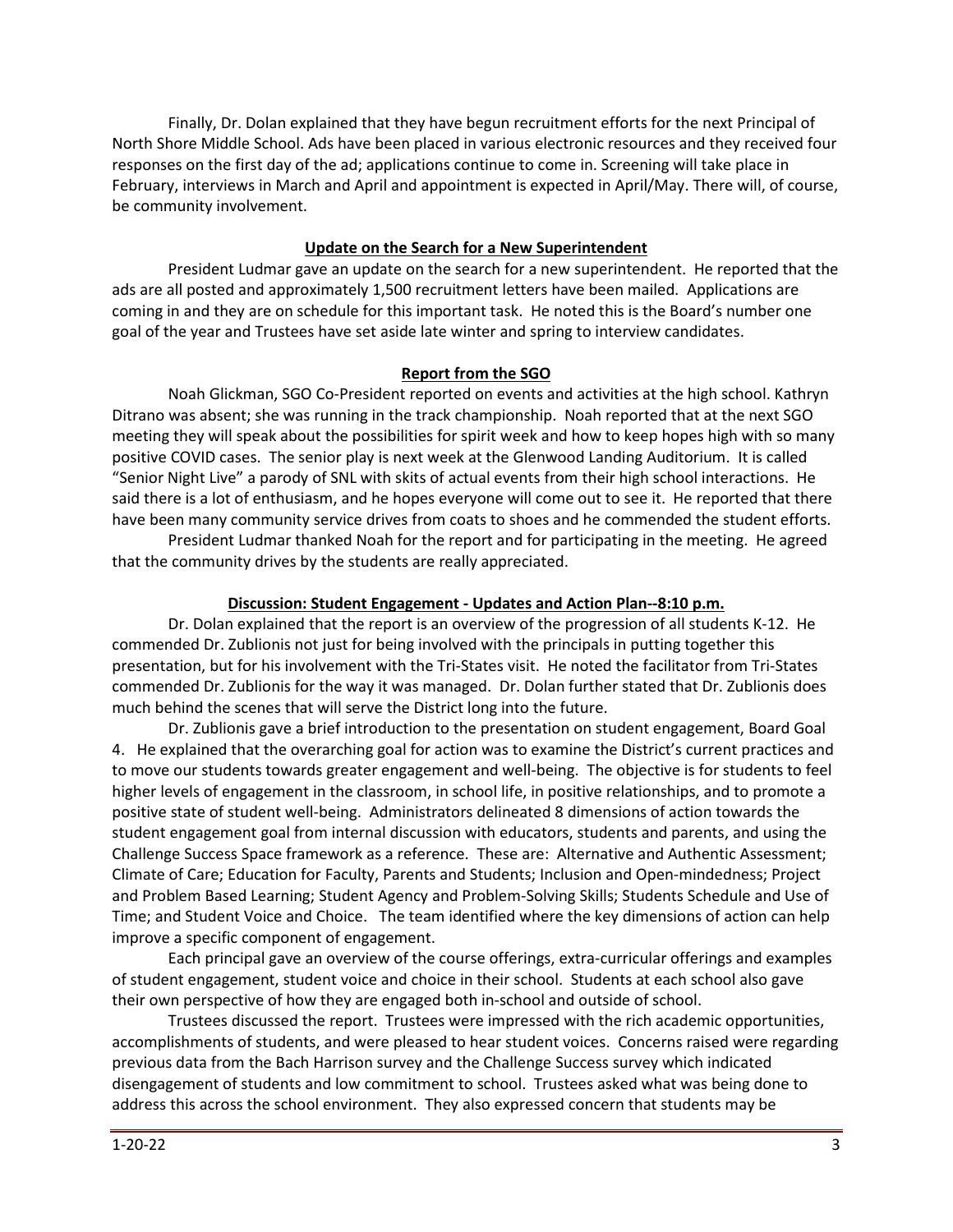experiencing burnout and that the report suggested a broad view of engagement. They recommended looking at schools where engagement is higher to get a sense of what is being done there. The high level of absenteeism at the high school and how to address that was also raised as an area of concern.

Dr. Zublionis, the five principals and Mr. Doherty all responded to questions. Dr. Zublionis explained that although they did not include data points regarding student use of time, homework, and test assignments in the presentation, this is something they are working on collaboratively. They explained that strengthening of relationships within the buildings, and making sure kids feel connected and are well-known, is most important. Dr. Rufa explained that engagement in the elementary schools can be seen every day and there are systems in place to identify and support those students who are not engaged. Mr. Doherty further explained that they are putting together a school avoidance task force. They are well-aware of who the students are, and they work with the families. It is a collaborative approach, but it is a small portion of students who are not attending school. Ms. Imperiale added that students are well known in this district. They are aware of the students who struggle, and they work closely with those students and their families.

President Ludmar noted there is a tremendous number of offerings for students and many students take advantage of those offerings. However, there is data that there is a high level of disengagement. This was brought out before the pandemic and the pandemic has made it more difficult. He went on to say this is not a new issue, nor is it unique to North Shore. He said he believes the work will continue and that all know the challenges ahead. Dr. Dolan agreed and added that the administrators are committed to finding the answers to all of these questions.

### **Discussion: AP/IB and Dual Credit Programs--Recommendations and Budget/Scheduling Implications – 9:45 p.m.**

Dr. Titone, Dr. Zublionis, Mr. Contreras and Mr. Doherty presented the second part of the AP/IB analysis which included recommendations for the path forward. Dr. Titone reviewed options and possibilities for offering AP courses only, the IB program only and maintaining the current structure of offering both AP & IB. She reported that students are very satisfied with their experiences and the variety of offerings. They reviewed the costs for continuing with the two course offerings and some of the data that came from the Challenge Success survey. Finally, Dr. Dolan spoke about dual enrollment offerings and layering that with AP & IB. Their recommendation is to maintain the current structure of offering both AP & IB.

Trustees discussed the report. Questions raised around dual enrollment focused on the rationale; the benefit for students, both financial and educational; whether the dual enrollment courses are co-seated; how the courses are designed; vetting of teachers/mentorships. Dr. Dolan explained that the benefit of the dual enrollment courses is partly financial, in addition students would be earning credit for both high school and college. He went on to say it gives students choices. Mr. Doherty explained the advantage is it layers onto existing courses, there is only one stand-alone course most of the dual enrollment courses involve additional work. The college vets the teachers to ensure they are qualified, there is training involved, curriculum and detail course description is shared to be sure it is a match. Colleges come and observe along the way to ensure quality, teachers have a relationship with the professor and there is rich mentorship including professional development.

Trustees discussed the IB program. Concerns were expressed about whether the AP and IB curriculum is aligned for co-seating; whether the STEM program is at a disadvantage within the IB program as certain science courses are not available without doubling up in junior/senior year due to the necessity of taking a second year of IB (HL) science; whether students are ready to take AP Chemistry in 10th grade; whether it is in the best interest of students to co-seat in science courses; small class sizes in some courses; the workload. Support for the IB program was also expressed. Trustees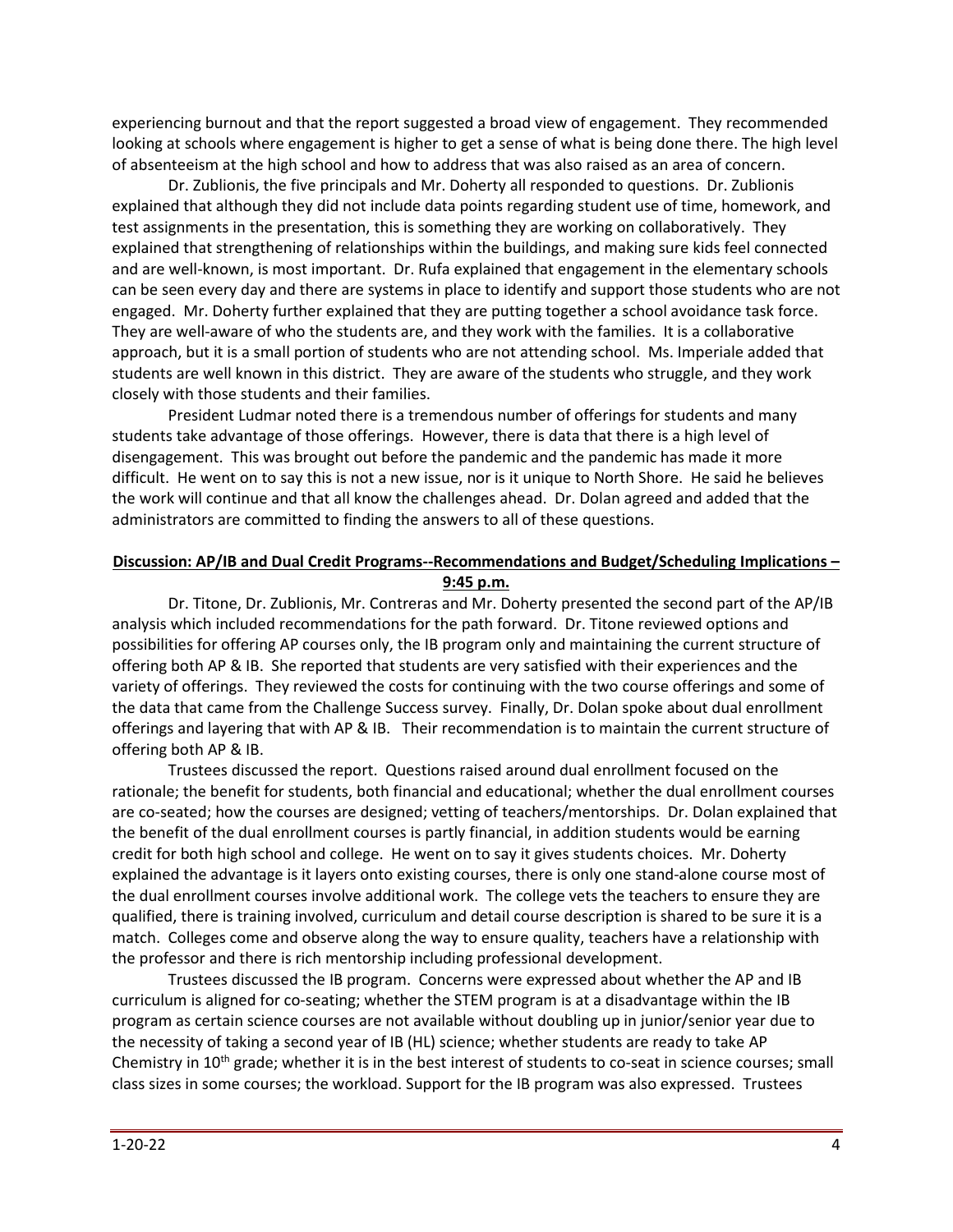noted the high participation rate in IB classes benefiting hundreds of students and student choice being very important at North Shore.

Dr. Titone explained that when there are low enrollment numbers classes are combined with another class; this is the result of the complexity of scheduling.

Mr. Menchel, Director of Science, explained STEM is a unique situation and they are working on the issue of how to limit the need to double up. Teachers believe there are ways to do this. He further explained that at the end of this year they will know if 10<sup>th</sup> grade AP Chemistry will work.

President Ludmar noted that there has been a lot of interest in the community surrounding IB and it is important to get all of the data which will be used as the basis for the recommendation. He further noted that bringing student voice into the process is critical and it is important to know the costs associated with the program, specifically surrounding professional development. Dr. Zublionis explained that they have reviewed the professional development costs which have dropped off as most teachers have been trained; this year's costs are estimated to be approximately \$1,500. President Ludmar said the research which the Board requested, did not show that one program is better than another, experiences are very unique to each student and colleges report that the two programs are extremely comparable. He went on to say advanced education is not transactional, we are training students to be successful in the world which he feels is more valuable. He is opposed to taking away options and as evidenced all kids are taking these courses, not just the top students. He said he appreciates the work of the administration and the work of the Board. He believes the District is on an upswing, they are always focused on the students and never rests on their laurels.

Dr. Dolan concluded by thanking Dr. Titone, Dr. Zublionis, Mr. Contreras and Mr. Doherty. He said they will continue to discuss where we are now and will constantly have follow up conversations.

### **11:40 p.m.**

Prior to approval, President Ludmar recognized teacher Robert Hert on his retirement and also recognized teacher Pamela (Shea) Weingart whom the Board previously accepted retirement for. He commended both on their many years of service and dedication to the District.

On motion of Trustee Jones and seconded by Trustee Mosca, with Trustees Colacioppo, Galati Jones, Ludmar, Macari and Mosca for and Trustee Russo abstaining, it was:

### Personnel

# *Resignation for Retirement Purposes - Certified*

BE IT RESOLVED, That the Board of Education of the North Shore Central School District hereby accepts the resignation for retirement purposes of Robert Hert, Elementary, effective June 30, 2022

# *Increment for Advanced Study - Certified*

BE IT RESOLVED, That the Board of Education of the North Shore Central School District hereby approves an increment for advanced study for Liam Bambrick, Mathematics, from Step 7 of the MA salary schedule to Step 7 of the MA+15 salary schedule, effective February 1, 2022

# *Regular Substitute (Leave Replacement) Appointments - Certified*

BE IT RESOLVED, That the Board of Education of the North Shore Central School District hereby approves a regular substitute (leave replacement) appointment for Walter Kleinmann, Spanish and Italian, on Step 10 of the MA salary schedule, effective January 21, 2022 through February 8, 2022

BE IT RESOLVED that the Board of Education of the North Shore Central School District hereby approves a regular substitute (leave replacement) appointment for Tara DiBernardo, Physical Education, on Step 3 of the MA salary schedule, effective January 21, 2022 through February 17, 2022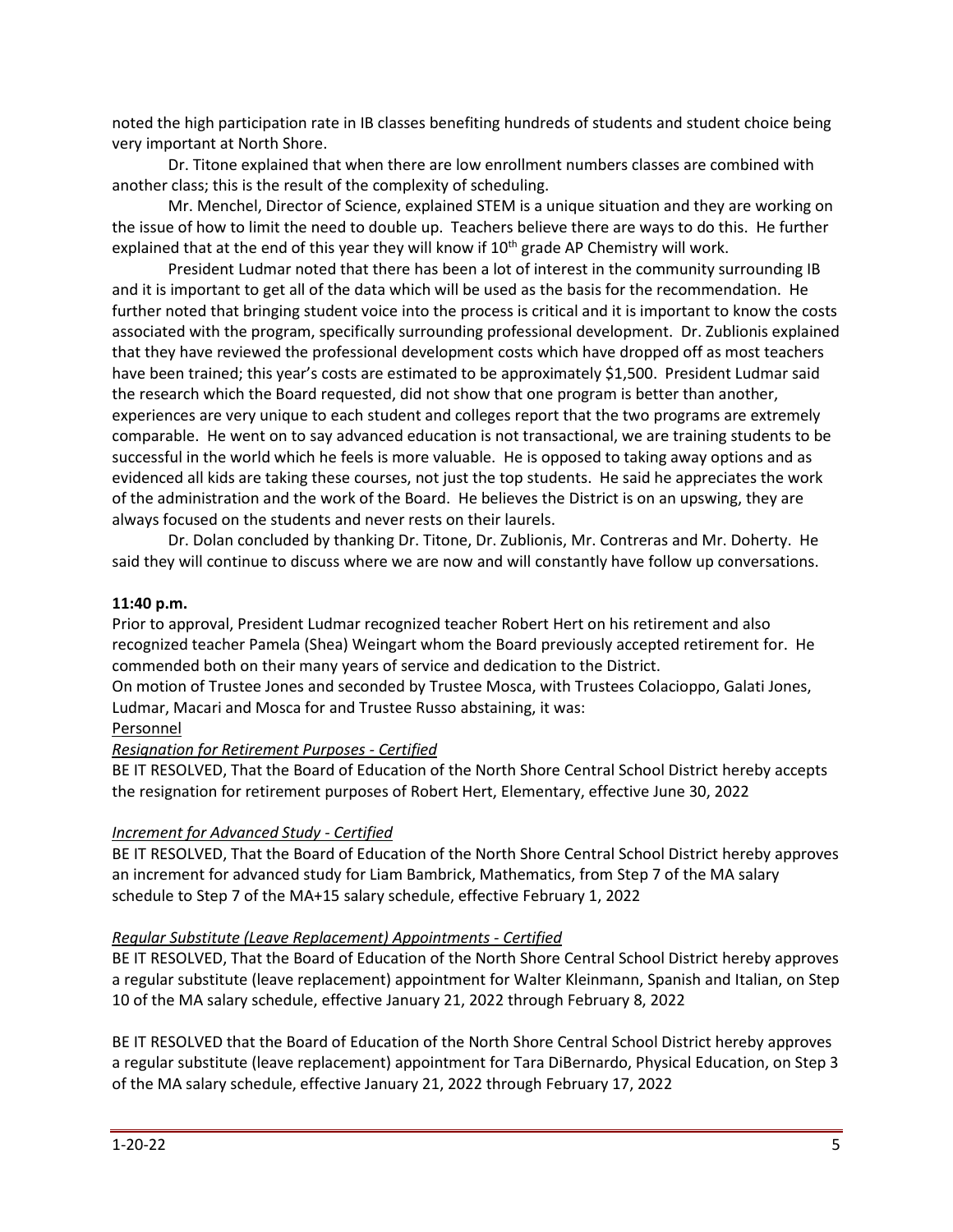BE IT RESOLVED that the Board of Education of the North Shore Central School District hereby approves a regular substitute (leave replacement) appointment for Jenna Politoski, Teaching Assistant, on Step 1 of the Level II Teaching Assistant salary schedule, effective January 21, 2022 through February 17, 2022

BE IT RESOLVED that the Board of Education of the North Shore Central School District hereby approves a regular substitute (leave replacement) appointment for Katherine Boehm, Elementary, on Step 3 of the MA salary schedule, effective January 21, 2022 through February 17, 2022

BE IT RESOLVED that the Board of Education of the North Shore Central School District hereby approves a regular substitute (leave replacement) appointment for Matthew Boniberger, Special Education on Step 1 of the BA+15 salary schedule, effective January 21, 2022 through February 17, 2022

BE IT RESOLVED that the Board of Education of the North Shore Central School District hereby approves a regular substitute (leave replacement) appointment for Carol Speranza, Special Education on Step 10 of the MA salary schedule, effective January 21, 2022 through February 17, 2022

BE IT RESOLVED, That the Board of Education of the North Shore Central School District hereby approves a regular substitute (leave replacement) appointment for Nick Pandolfi, Special Education, on Step 1 of the BA salary schedule, effective January 31, 2022 through February 17, 2022

BE IT RESOLVED, That the Board of Education of the North Shore Central School District hereby approves a regular substitute (leave replacement) appointment for Brooke Foltmann, Elementary, on Step 2 of the MA salary schedule, effective January 31, 2022 through June 30, 2022

## *Teacher Overage*

BE IT RESOLVED, That the Board of Education of the North Shore Central School District hereby approves a .2 overage for Neal Levy, Health and Physical Education, effective January 31, 2022 through June 24, 2022

### *Per Diem Substitutes*

BE IT RESOLVED, That the Board of Education of the North Shore Central School District hereby approves the additions of the following names to the per diem substitute list:

| Name               | Substitute                     |
|--------------------|--------------------------------|
| Olivia Fortich     | <b>Teacher Substitute</b>      |
| Caroline Innelli   | <b>Teacher Aide Substitute</b> |
| Ivy Santodonato    | Teacher Aid Substitute         |
| Jason Silver       | <b>Teacher Substitute</b>      |
| Andrea Tustin      | Teacher Substitute             |
| <b>Thomas Cruz</b> | <b>Teacher Substitute</b>      |

### *Approval of Extra-Curricular Activity Advisors and Coaches*

BE IT RESOLVED, That the Board of Education of the North Shore Central School District hereby approves the following extra-curricular activity advisors and coaches:

| High School                |                    |        |
|----------------------------|--------------------|--------|
| <b>Dramatics</b>           | Advisor            |        |
| Chief Constructor (Spring) | Christian Andersen | Step 1 |
| Light & Sound (Spring)     | Michael Russo      | Step 1 |
| Supervision                | Amanda Curcio      |        |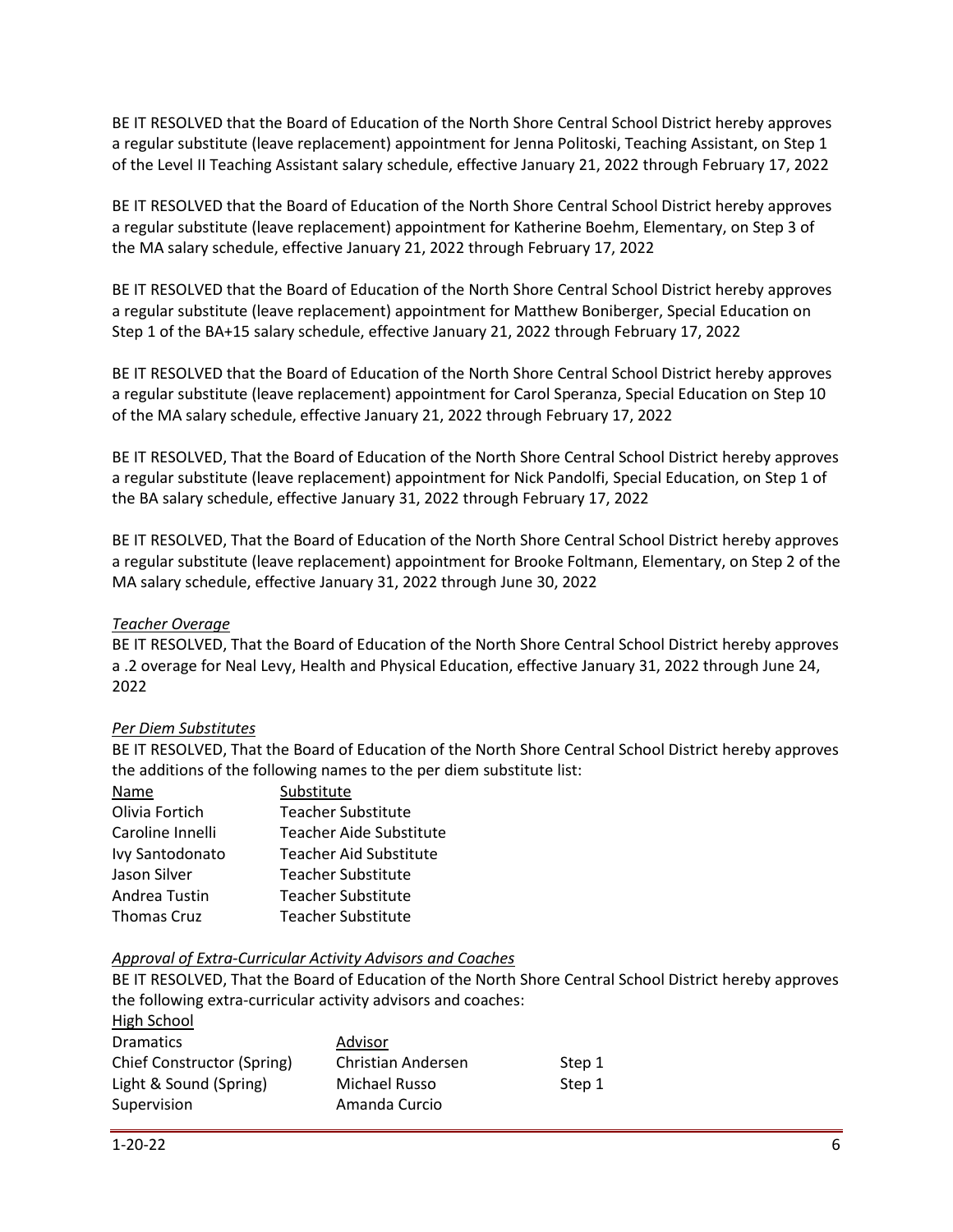| Robert McKee           | Step 1 |
|------------------------|--------|
| Ben Benfield           | Step 1 |
| Jordan Butler          | Step 1 |
| <b>Brooke Foltmann</b> | Step 1 |
| Stephen Carr           | Step 1 |
| <b>Thomas Granieri</b> | Step 2 |
| Keith Slack            | Step 2 |
| Nicole Larkin          | Step 1 |
|                        |        |

### **Comments from the Public**

Comments from the public were submitted to the Board prior to noon on January 20, 2022 via email to the full board. The following comments were received and read by President Ludmar. Below represents the general topic of each comment:

Christina McNeely, Glenwood Landing, asked for an update on the construction of the security vestibule at Glenwood Landing School. She expressed concern that it is not completed and feels it should be a top priority.

President Ludmar explained that Dr. Dolan addressed this issue in his superintendent's report. He went on to explain that this is the venue for addressing questions and concerns to the Board so accurate information can be relayed. He has heard many incorrect comments about the planters at the front entrance to the high school and explained that the correct size is on backorder; this is a supply chain problem. He further explained that when the Bond passed in 2019, many steps needed to be taken before projects could begin. The security vestibules were in Phase 1 – first priority. Designs were drawn up, SED needed to approve the designs, bids were solicited and awarded then the work begins. Some work can only be done in the summer, then supply chain issues arose. He wanted the community to be aware that they are working on it with the hope it will be done soon.

Laura and Marc Healy, Sea Cliff, parents of children in Sea Cliff Elementary. They expressed their gratitude for the school's efforts to keep everyone safe with the ventilation and extra time kids have in fresh air. They voiced support to continue the mask mandate even if it becomes a Board decision.

Margaret Gallagher, Glen Head, expressed her dissatisfaction with the audience size for the Middle School musical. She would like to understand the rationale for the decision. President Ludmar explained that the District is following the recommendation of the CDC. He further explained that there will be 3 performances so there should be 360 people who can ultimately attend the performances. Dr. Dolan added that they will monitor the online purchase of the tickets. He believes everyone will get to see a performance, but if there is a problem, please let him know.

A number of seventh grade students wrote to the Board to advocate for continuing the  $7<sup>th</sup>$  grade accelerated math class. They do not feel the standard math class would be as engaging, they want to be challenged, they enjoy learning accelerated math surrounded by peers who also enjoy math, and would like the Board to hear their thoughts on the issue.

Dr. Matthew Lippert, Sea Cliff, has two students who benefited from the accelerated math program. He believes the many math fair medalists resulted from the math research class. He believes eliminating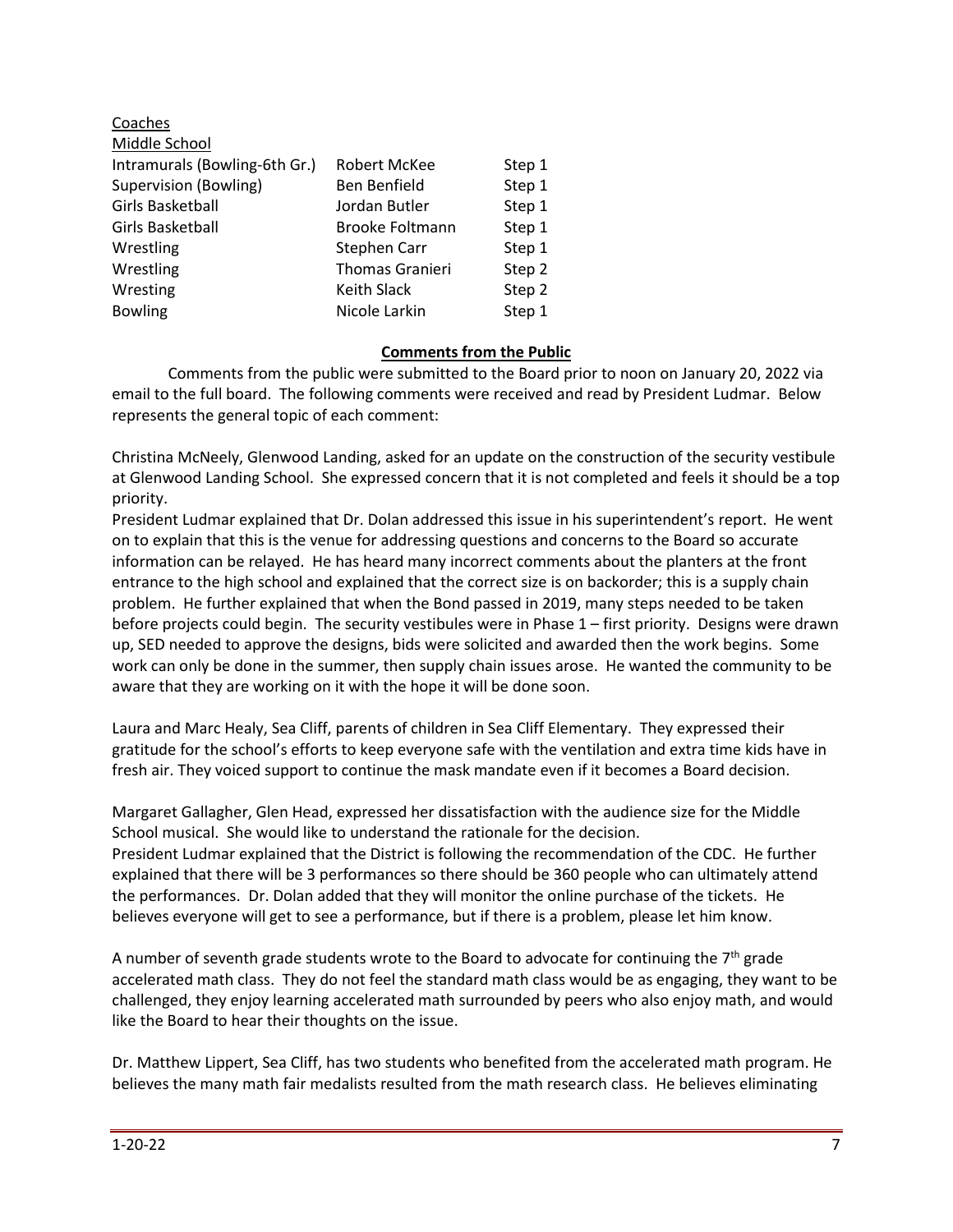accelerated math would do a disservice to high-achieving students aiming toward careers in STEM. He advocated for continuing accelerated math in the middle school.

Courtney Chambers, Sea Cliff, advocated for the accelerated math class. However, she expressed concern that it is inequitable to female students and to the overall population of students. She asks that the Board support all math students and continue the accelerated math class at the middle school.

President Ludmar responded that the math program is being reviewed. Dr. Dolan added that they are looking at the program but there is not a proposal at this time. If there is a discussion, it will be done publicly.

Before reading the next comment, President Ludmar noted that they do not use public comment as an opportunity to name specific members of the faculty or provide specific identifying information, even in a situation like the one where the person chose to enter the public sphere.

Paul Puskuldjian, Glen Head, noted that in an article in Newsday there was a quote about teaching at North Shore Schools. Mr. Puskuldjian asked if the individual was speaking on behalf of the school. President Ludmar responded that the individual was not speaking in any official capacity. He became aware of it by reading the article, no one from Newsday contacted the school. President Ludmar further clarified that the Board is made up of 7 elected officials who are volunteers. They hire a superintendent and vote publicly. They also vote on the hiring of every faculty and staff member of the school but those individuals do not lose their right of free speech when working for North Shore.

Liz Winchester, Sea Cliff, is the parent of a high school senior who has taken AP and IB courses and has benefited from both. She commended the District for giving all students the opportunity to take both AP & IB classes and she hopes this continues. She feels giving students choice is what sets our District apart from others.

Paul Puskuldjian, Glen Head, asked what the next steps are after the review of the IB program; will there be a vote on eliminating IB.

Julie Tortorici Hanley, Sea Cliff, voiced support for the IB program. She said it is one of the reasons her family was attracted to the District. She feels it is academically robust and its rigors are recognized throughout the world.

Roger Friedman, Sea Cliff, said he was very impressed with the report on IB and AP. He commended the Board for studying the issue in depth and fully supports continuing with both AP and IB.

President Ludmar explained that the Board approves every decision relating to dollars and cents, what is in the budget, and curriculum recommendations. He went on to say they now have had a thorough discussion, this was Board Goal 2 – a Critical Analysis of Program. They spent a lot of time discussing it and have a direction for going forward.

Jerry Romano, Sea Cliff, referring to the 2020-21 Independent Audit Report, said the District's unassigned fund balance was above the permissible 4% limit and the surplus funds should have been returned to tax payers. He asked if the District's legal counsel said it is ok to violate state law.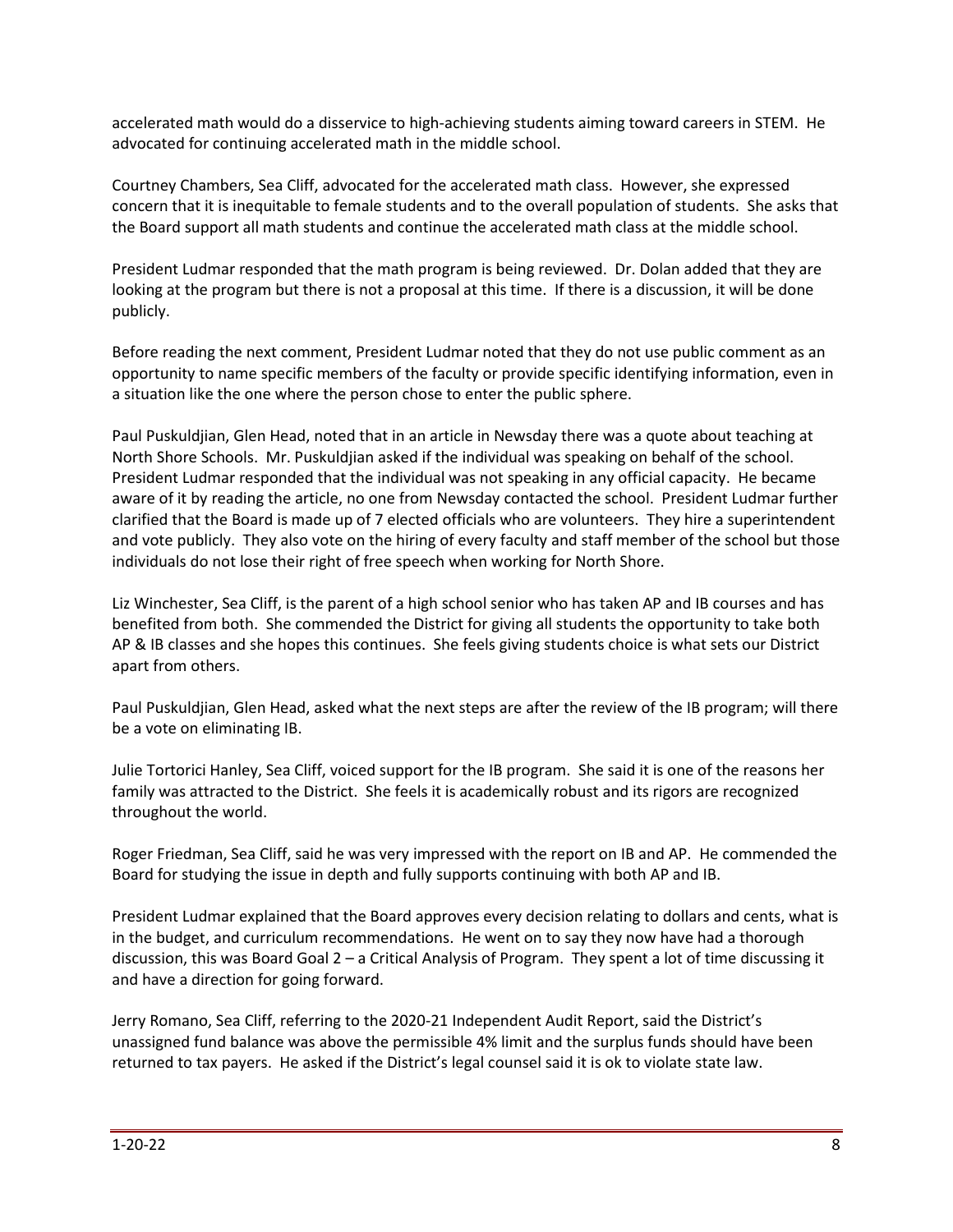President Ludmar noted that this is a repeat question. He once again corrected Mr. Romano by explaining the funds in excess of 4% is not taxpayer money, it was money from a grant which was received to help offset the lost revenue from the decommissioning of the LIPA plant.

Dr. Preethi Radhakrishnan, Glen Head, submitted a letter co-signed by eleven additional parents. They thanked the Board for continuing with the masking policy. They advocated for STEM funding in the budget including: a third full-time elementary STEM teacher; a dedicated science lab classroom in the elementary buildings; students in the double accelerated math program be heard before a decision is made to eliminate that program; a better understanding of the pathways and classes that exist once their children reach middle and high school.

Dr. Dolan and Dr. Zublionis will ask the three elementary principals to share information with the parents and will get some information from Dr. Titone's webinars. Dr. Zublionis just posted information on the SWES process. In addition, they suggest the high school course catalog for information.

# **12:10 p.m.**

The Board decided to act simultaneously on action items 11 and 12

On motion of Trustee Jones and seconded by Trustee Mosca and all in favor, it was:

# Approval of Budget Transfers

BE IT RESOLVED, That the Board of Education of the North Shore Central School District hereby approves budget transfers in the amount of \$75,007.95 to cover the cost of drywell repair at the Glen Head School and \$90,000 to cover the cost from a Stipulation of Settlement, for a total amount of \$165,007.95, effective January 20, 2022

Prior to approval, Trustee Jones noted there were no exception on the December report Approval of Claims Audit Report

BE IT RESOLVED, That the Board of Education of the North Shore Central School District hereby approves the Claims Audit Report for the period December, 2021 as reviewed by Internal Claims Auditor, Denise Longobardi

On motion of Trustee Mosca and seconded by Trustee Colacioppo and all in favor, it was: Adoption of 2022-2023 School Calendar

BE IT RESOLVED, That the Board of Education of the North Shore Central School District hereby adopts the calendar for the 2022-2023 school year

The Board decided to act simultaneously on action items 14 and 15 On motion of Trustee Mosca and seconded by Trustee Russo and all in favor, it was: Approval of Change Orders from Symbrant Technologies

BE IT RESOLVED, That the Board of Education of the North Shore Central School District hereby approves change order #GC-PCO #3 for Symbrant Technologies, Phase One Bond (Contract #6), at the Middle School, in the amount of \$12,135.25 (additional)

BE IT RESOLVED, That the Board of Education of the North Shore Central School District hereby approves change order #GC-PCO #4 for Symbrant Technologies, Phase One Bond (Contract #6), at the High School, in the amount of \$7,520 (additional)

BE IT RESOLVED, That the Board of Education of the North Shore Central School District hereby approves change order #GC-PCO #5 for Symbrant Technologies, Phase One Bond (Contract #6), at the Sea Cliff Elementary School, in the amount of \$2,650 (additional)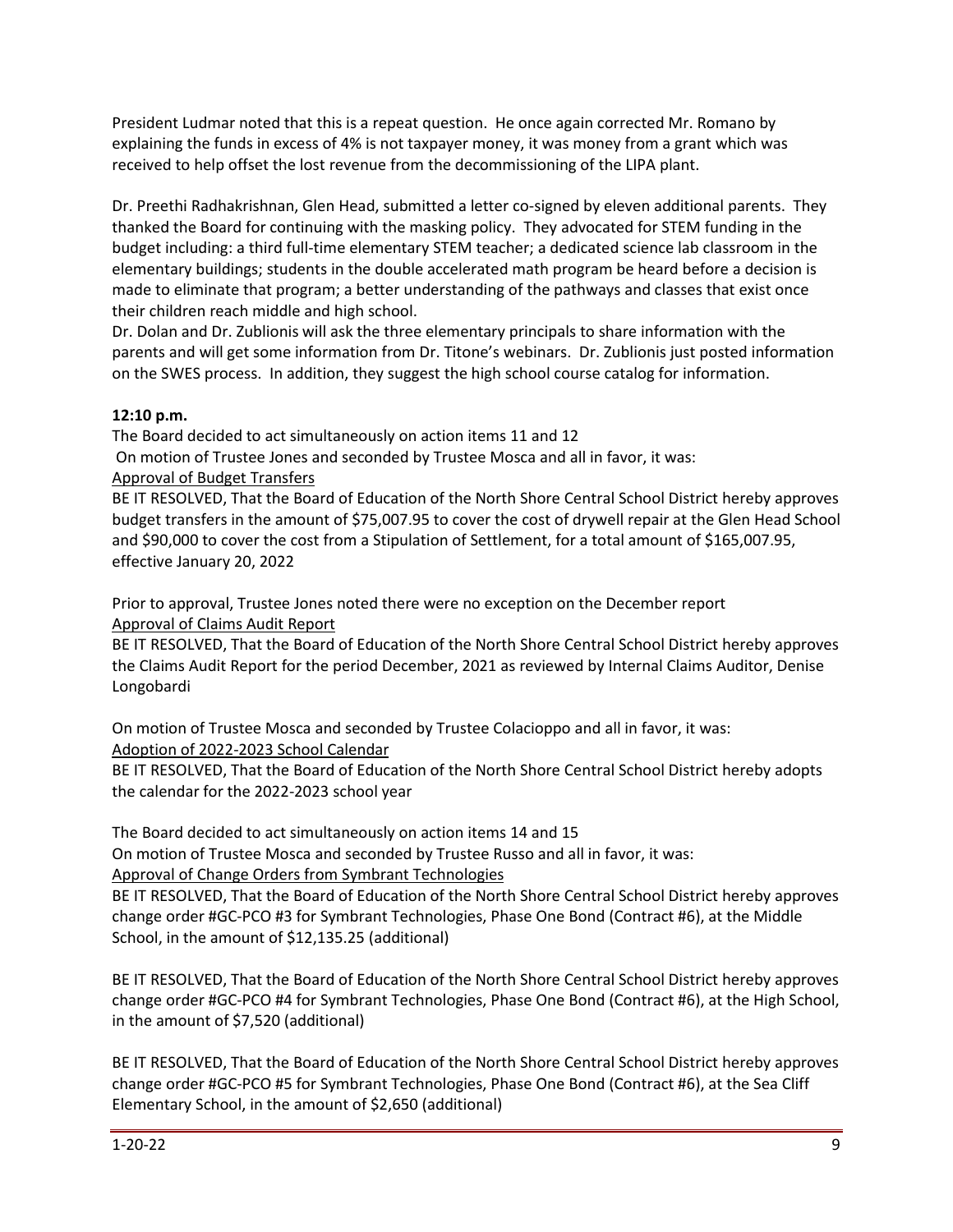BE IT RESOLVED, That the Board of Education of the North Shore Central School District hereby approves change order #GC-PCO #6 for Symbrant Technologies, Phase One Bond (Contract #6), at the Middle School, in the amount of \$3,975 (additional)

# Approval of Change Orders from Surge, Inc.

BE IT RESOLVED, That the Board of Education of the North Shore Central School District, hereby approves change order #GC-PCO #8 from Surge, Inc. for Phase One Bond (Contract #4), at the Sea Cliff Elementary School, in the amount of \$5,998.27 (addition)

BE IT RESOLVED, That the Board of Education of the North Shore Central School District, hereby approves change order #GC-PCO #9 from Surge, Inc. for Phase One Bond (Contract #4), at the Sea Cliff Elementary School, in the amount of \$2,193.97 (addition)

BE IT RESOLVED, That the Board of Education of the North Shore Central School District, hereby approves change order #GC-PCO #10 from Surge, Inc. for Phase One Bond (Contract #4), at the Sea Cliff Elementary School, in the amount of \$4,947 (addition)

BE IT RESOLVED, That the Board of Education of the North Shore Central School District, hereby approves change order #GC-PCO #16 from Surge, Inc. for Phase One Bond (Contract #4), at the Sea Cliff Elementary School, in the amount of \$3,510 (addition)

BE IT RESOLVED, That the Board of Education of the North Shore Central School District, hereby approves change order #GC-PCO #17 from Surge, Inc. for Phase One Bond (Contract #4), at the Sea Cliff Elementary School, in the amount of \$5,059.20 (addition)

BE IT RESOLVED, That the Board of Education of the North Shore Central School District, hereby approves change order #GC-PCO #18 from Surge, Inc. for Phase One Bond (Contract #4), at the Sea Cliff Elementary School, in the amount of \$5,686.50 (addition)

BE IT RESOLVED, That the Board of Education of the North Shore Central School District, hereby approves change order #GC-PCO #20 from Surge, Inc. for Phase One Bond (Contract #4), at the Sea Cliff Elementary School, in the amount of \$855.37 (addition)

BE IT RESOLVED, That the Board of Education of the North Shore Central School District, hereby approves change order #GC-PCO #21 from Surge, Inc. for Phase One Bond (Contract #4), at the Sea Cliff Elementary School, in the amount of \$4,335 (addition)

BE IT RESOLVED, That the Board of Education of the North Shore Central School District, hereby approves change order #GC-PCO #22 from Surge, Inc. for Phase One Bond (Contract #4), at the Sea Cliff Elementary School, in the amount of \$3,091.62 (addition)

Approval of an Agreement between the North Shore Central School District and NEDRP, LLC BE IT RESOLVED, That the Board of Education of the North Shore Central School District hereby approves an Agreement between the School District and NEDRP, LLC, to provide three (3) professional development sessions on January 24, 2022, March 7, 2022 and April 25, 2022 for a total cost of \$4,500, as per the terms and conditions set forth in the attached agreement, effective January 20, 2022 through June 30, 2022; and